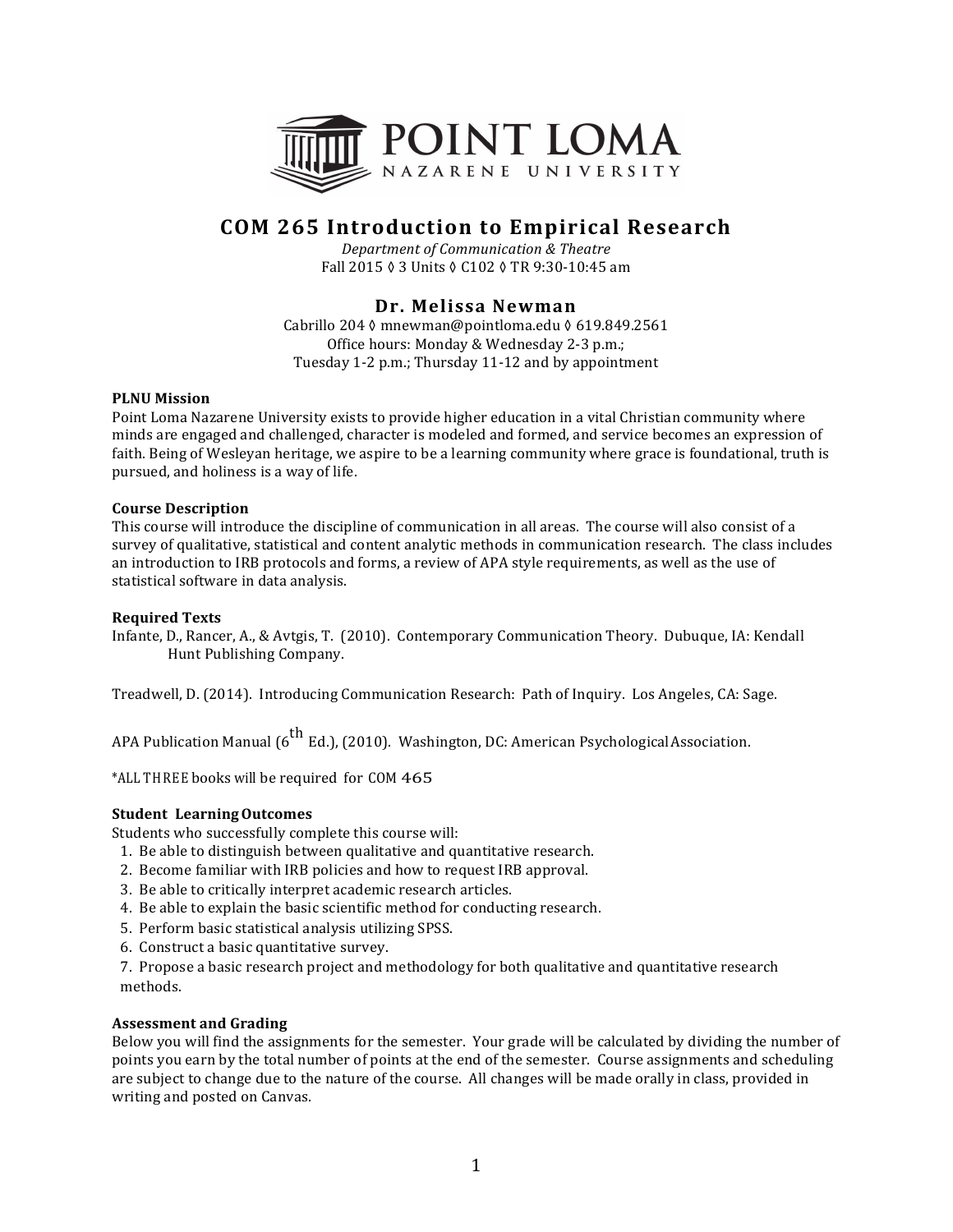- 1. **Theory Summary (50 pts)** Each student will pick a general communication area and summarize the major theories presented in the textbook chapter.
- 2. **"Theory in a Nutshell" Presentation (75 pts)** Students will present on a specific communication theory to the class.
- 3. **Survey Construction & SPSS (25pts)** All students will construct a usable survey for a quantitative research design. The survey should include multiple variables.
- 4. **Research Proposal (100pts)** This is the major assignment of the course. This will be a full proposal through the first three stages of the scientific method. More information will be provided in specific handouts.
- 5. **Content Analysis (50pts)** All students will conduct a content analysis from a portion of interviews/excerpts of research. Multiple themes and conclusions should be identified.
- 6. **Poster Session Evaluation (25pts)** All students in the course will be required to attend the COM 465 upper division research methods class to evaluate their research projects.
- 7. **Three Exams (150pts)** There will be three exams over the course material. Exams will be objective in nature.

# **Grade Scale**

- $A 90-93\%$ ;  $A = 94-97\%$ ;  $A + 98-100\%$ : Excellent (superior, first rate/class, exceptional, superlative *paper and tests; engaged in class lecture and discussion, attendance, posture, interest, etc. Comprehensive excellence is needed for a superlative grade in this course.*
- **B- = 80-83%; B = 84-87%; B+ = 88-89%:Above average**
- **C- = 70-73%; C = 74-77%; C+ = 78-79%:Average** (*mediocre, commonplace, ordinary, passable, fair, midpoint between extremes of excellence and failure.)*
- $D = 60-63\%$ ;  $D = 64-67\%$ ;  $D = 68-69\%$ : Below average
- **F** = 59% and below: Failure (*omission or lack of satisfactory performance of action or task, inadequate, impassable, etc.)*

# **Method of Instruction**

The course is taught through lecture, discussion, class activities, and a semester project all designed to help you develop critical thinking abilities as they relate to organizational life. Lectures will often introduce material beyond that which is covered in readings and will assume information supplied in the text. Lecture and text should complement, not substitute for each other. It is your responsibility to come to class ready to think, challenge, analyze, and apply the material covered. Additional norms include:

1. Students are expected to attend class and be on time. Failure to make presentations on schedule will result in a failing grade for that presentation. In the event of absence students seek missed information/notes from classmates.

2. All written work must be typed, and attention should be paid to form (including grammar, punctuation, spelling, APA formatting and general appearance) as well as content.

3. Integrity is of great importance. Plagiarism of any sort will not be tolerated and will result in a grade of "F" for the project and possibly the course.

4. Classroom disruption by cell phones or other electronic devices (i.e. text messaging) is prohibited. All cell phones and similar electronic devices must remain turned off and out of sight for the duration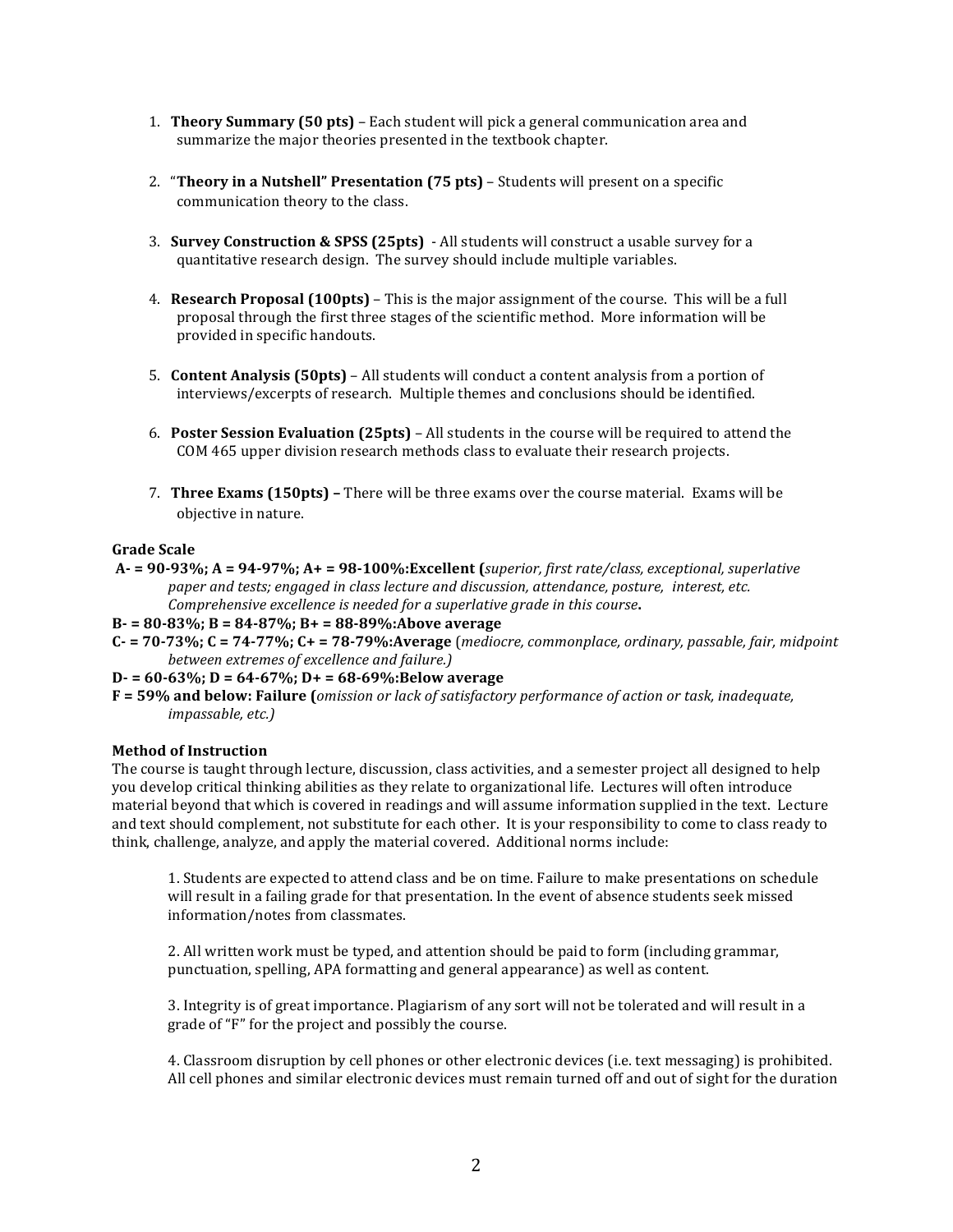of class. A student may face a zero and/or failure in the class if an electronic device is used for cheating during a test.

5. Please DO NOT disrupt class while students are presenting. This includes walking in and out of the classroom. Also, please do not carry on side conversations while the professor is lecturing or during discussion. You can never show too much respect for your professors.

6. This syllabus serves as the contract between the students and professor. Your continued enrollment in the course serves as agreement to abide by the policies and information set forth here within.

# **Course Schedule**

Please note: Due to the nature of this course, the schedule is subject to change. All changes will be posted on Canvas and announced in class.

| Date                    | Class plan                                                                | Assignment(s) & Readings                             |
|-------------------------|---------------------------------------------------------------------------|------------------------------------------------------|
| Sept 3                  | Welcome                                                                   | Review Syllabus and put important                    |
|                         | Course Intro & Expectations                                               | dates in planner or phone with "alerts"              |
|                         |                                                                           | set.                                                 |
|                         |                                                                           | IRA Chapter 1                                        |
| Sept 8                  | <b>Introduction to Research</b>                                           | IRA Chapter 1                                        |
| Sept 10                 | Perspectives on Communication Theory                                      | <b>IRA Chapter 2</b>                                 |
| Sept 15                 | <b>Communication Theory</b>                                               | IRA Chapter 3                                        |
| Sept 17                 | Approaches to Communication                                               | IRA Chapter 4                                        |
| Sept 22                 | Paradigms and Communication Theory                                        | <b>IRA Part II</b>                                   |
| Sept 24                 | <b>Communication Theory</b>                                               | IRA Chapters 6-12                                    |
|                         |                                                                           | Write Theory Summary                                 |
| Sept 29                 | Theory Presentation Preparation                                           | Design & Practice "Theory in a                       |
|                         | <b>Theory Summary Due</b>                                                 | Nutshell" Presentation                               |
| <b>OCTOBER</b>          |                                                                           |                                                      |
|                         |                                                                           |                                                      |
|                         |                                                                           |                                                      |
| Oct 1                   | <b>Theory in a Nutshell Presentations</b>                                 | Read Treadwell Chapter 1                             |
| Oct 6                   | <b>Theory in a Nutshell Presentations</b>                                 |                                                      |
| Oct 8<br><b>Oct 13</b>  | <b>Theory in a Nutshell Presentations</b><br>Qualitative vs. Quantitative | Read Treadwell Chapter 2<br>Read Treadwell Chapter 5 |
| <b>Oct 15</b>           | Measurement                                                               | Read Treadwell Chapter                               |
|                         |                                                                           |                                                      |
| <b>Oct 20</b>           | Measurement & Variables                                                   | Study for Exam 1                                     |
|                         |                                                                           |                                                      |
| <b>Oct 22</b><br>Oct 27 | Exam 1                                                                    | Read Treadwell Chapter 7                             |
|                         | Sampling                                                                  | Read Treadwell Chapter 8                             |
| <b>Oct 29</b>           | <b>Survey Construction</b>                                                | Read Treadwell Chapter 6                             |
| <b>NOVEMBER</b>         |                                                                           |                                                      |
| Nov <sub>3</sub>        | <b>Descriptive Statistics</b>                                             | Work on survey construction                          |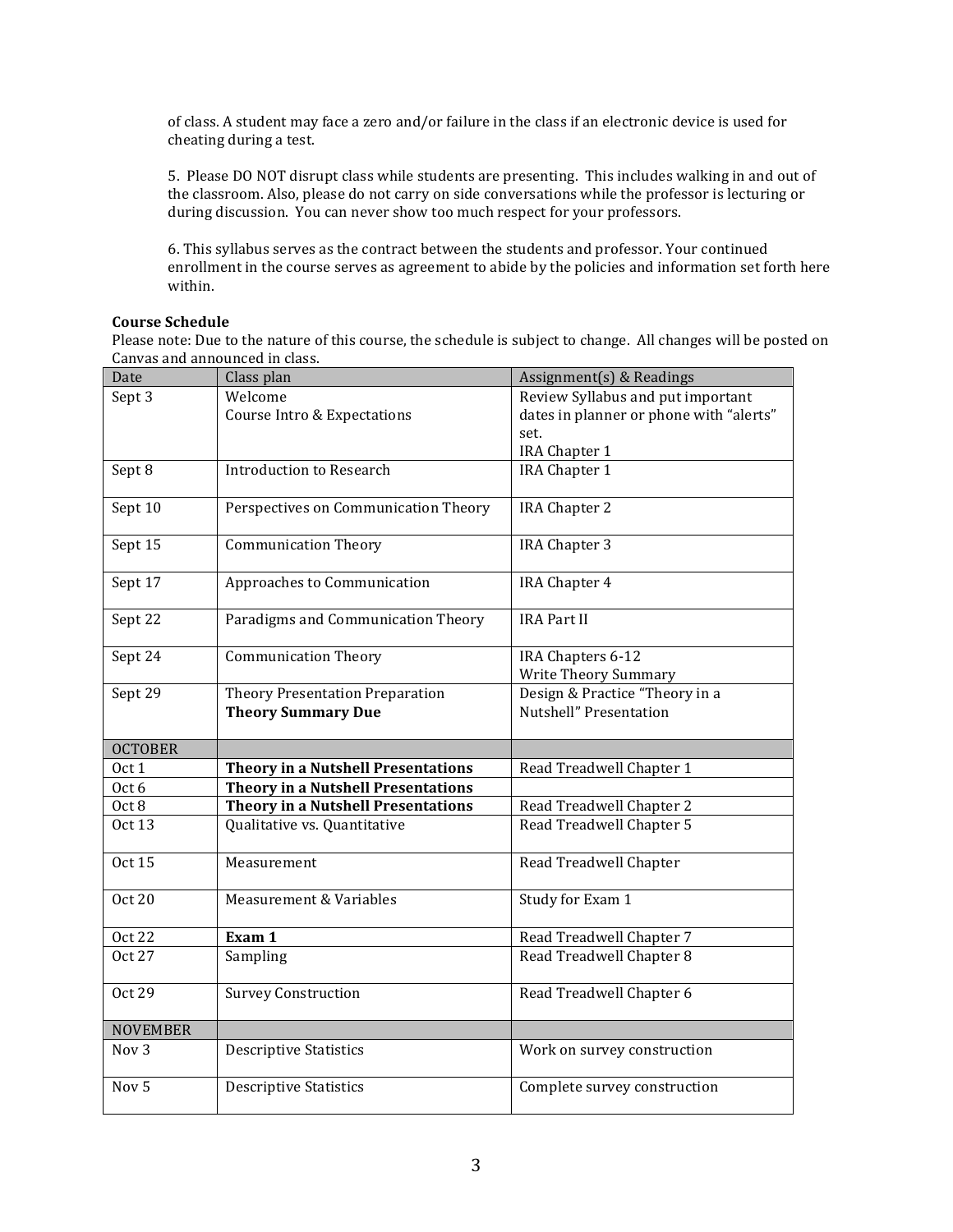| Nov <sub>10</sub> | <b>SPSS Lab-Meet in Computer Lab</b><br><b>Survey Construction Due</b> | Read Treadwell Chapter 11                                        |
|-------------------|------------------------------------------------------------------------|------------------------------------------------------------------|
| <b>Nov 12</b>     | Quantitative Analysis                                                  |                                                                  |
| Nov $17$          | Exam 2                                                                 | Review APA/Learning Projects                                     |
| Nov 19            | <b>Content Analysis</b>                                                | Work on Content Analysis                                         |
| <b>Nov 24</b>     | <b>Content Analysis</b>                                                | Work on Content Analysis                                         |
| Nov 26            | No Class                                                               | Happy Thanksgiving                                               |
| <b>DECEMBER</b>   |                                                                        |                                                                  |
| Dec 1             | APA<br><b>Content Analysis Due</b>                                     | Read Treadwell Chapter 12                                        |
| Dec <sub>3</sub>  | <b>Presenting Research</b>                                             | Review IRA & Treadwell for Final Exam                            |
| Dec 8             | <b>Research Proposal Due</b><br>Review for Final                       | Review IRA & Treadwell for Final Exam                            |
| Dec $10$          | COM 465 Poster Session                                                 | Prepare for Final Exam<br><b>Write Poster Session Evaluation</b> |
| Dec 15            | Final Exam 10:30 a.m.<br><b>Poster Session Evaluation Due</b>          |                                                                  |

# **Attendance & Participation**

Regular and punctual attendance at all classes is considered essential to optimum academic achievement. If the student is absent from more than 10 percent of class meetings, the faculty member has the option of filing a written report, which may result in de-enrollment. If the absences exceed 20 percent, the student may be de-enrolled without notice. If the date of de-enrollment is past the last date to withdraw from a class, the student will be assigned a grade of W or WF consistent with university policy in the grading section of the catalog. Every absence in this class will result in a five point deduction from final points earned. See Academic Policies in the (undergrad/graduate as appropriate) academic catalog.

# **Course Credit Hour Information**

In the interest of providing sufficient time to accomplish the stated Course Learning Outcomes, this class meets the PLNU credit hour policy for a three-unit class delivered over 16 weeks. Specific details about how the class meets the credit hour requirement can be provided upon request.

# **Academic Honesty and Dishonesty**

Students should demonstrate academic honesty by doing original work and by giving appropriate credit to the ideas of others. As explained in the university catalog, academic dishonesty is the act of presenting information, ideas, and/or concepts as one's own when in reality they are the results of another person's creativity and effort. Violations of university academic honesty include cheating, plagiarism, falsification, aiding the academic dishonesty of others, or malicious misuse of university resources. A faculty member who believes a situation involving academic dishonesty has been detected may assign a failing grade for a) that particular assignment or examination, and/or b) the course following the procedure in the university catalog. Students may appeal also using the procedure in the university catalog. See Academic Policies for further information.

# **Final Course Grades**

Final course grades will be submitted electronically at the conclusion of the semester by the deadline set forth